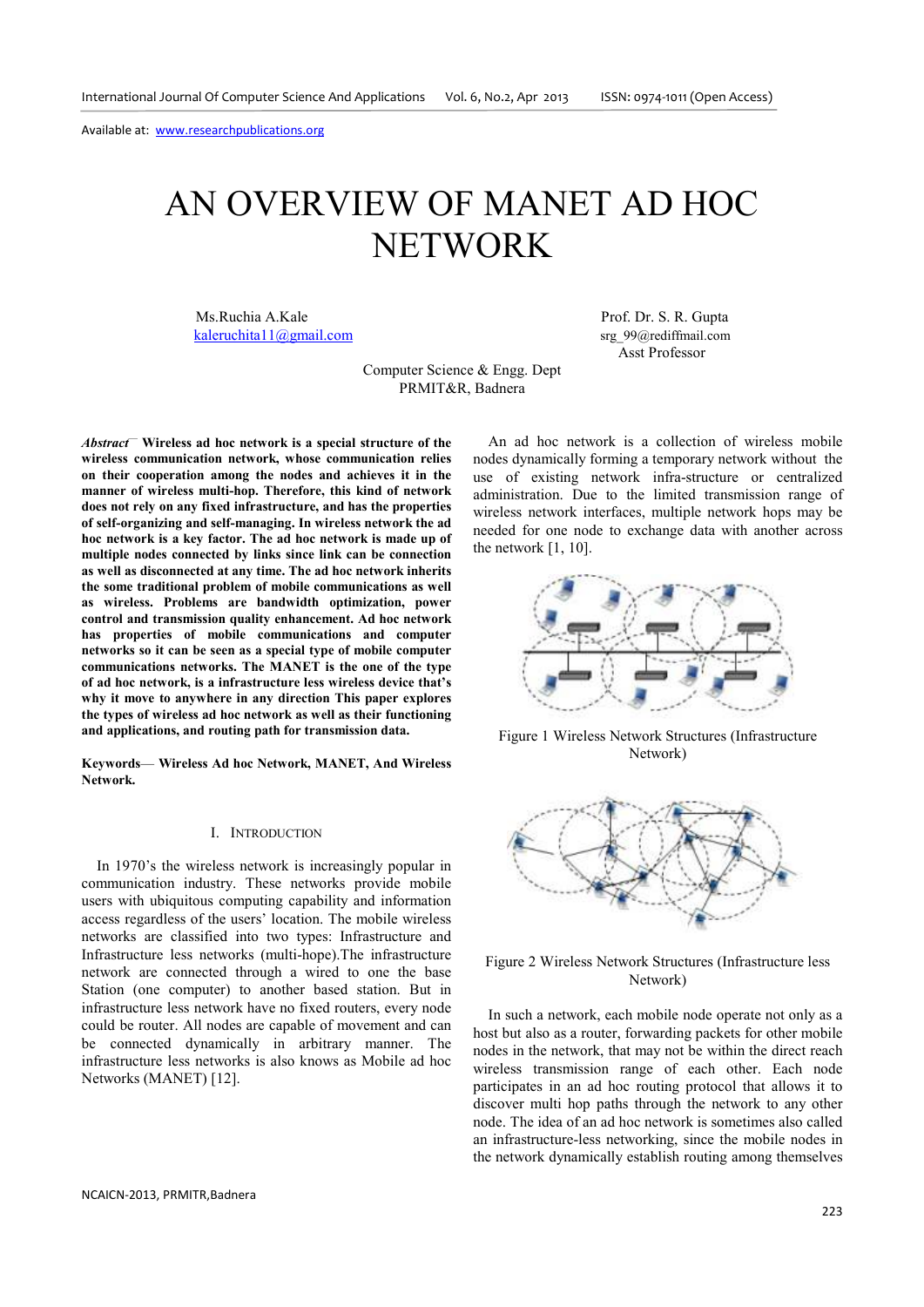to form their own network on the fly [12]. Examples of the possible use of ad hoc networks include students using laptop computers to participate in an interactive lecture, business associates sharing information during a meeting [1,8].

The above the section I describe the introduction of wireless network. The rest of the paper is organized as follows. Section II describes the wireless ad hoc network, it is the type of wireless network and it does not have a preexisting path from source to destination means infrastructure wireless network. Section III describes the types of wireless ad hoc network on the basis of functioning as well as their application. Section IV describes the types and routing techniques of MANET. In multipath routing, the multiple routes from different source to one destination at the time of route discovery. Section V describes the characteristics and challenges in MANET, characteristics include cooperation, dynamism of topology, and lack of fix infrastructure and resource constraints. Application of MANET is describe in section VI. Finally conclusion is describe in section VII.

# II. WIRELESS AD HOC NETWORK

A wireless ad hoc network is decentralized types of wireless network. The network is ad hoc because it does not rely on a pre-existing infrastructure access point in infrastructure wireless network or the routers. The each node in the network are actively participate in the network for forwarding the data to the other nodes and so the determination of which nodes forward data is made dynamically based on the network connectivity. For the classical router, the ad hoc network uses the flooding for forwarding the data. Ad hoc network refers to a mode of operation of IEEE 802.11 wireless networks and also earliest wireless ad hoc networks were the "packet radio" networks (PRNETs).

As for the mobile operation, ad hoc network are basically peer-to-peer multi-hop mobile wireless networks, where information packets are transmitted in a store-and-forward manner from a source to an arbitrary destination, via intermediate nodes [14].



Figure 3 Ad hoc Network

 The Mobile Hosts (MH) move, the resulting change in network topology must be made known to other nodes so that outdated topology information can be updated or removed. For example, as MH2 in fig.1 changes its point of attachment from MH3 to MH4 other node's part of the network should follow this new route to forward packets to MH2 [14].

Wireless networks can be classified based on the connectivity types of the various network elements, which are either Point to Point (PTP), Point to Multi-Point (PTM) or Multi-Point to Multi-Point (MPM) networks [5].

### III. TYPES OF WIRELESS AD HOC NETWORK

Wireless ad hoc networks can be classified by their application:

- wireless mesh networks (WMN)
- wireless sensor networks (WSN)
- mobile ad hoc networks (MANET)

#### *A. Wireless Mesh Networks (WMN)*

A wireless mesh network (WMN) is a communications network made up of radio nodes organized in a mesh topology. Wireless mesh networks often consist of mesh clients, mesh routers and gateways, where nodes don't just send and receive data, but also serve as a relay for other nodes and each node collaborates in propagating data on the network. Laptops, cell phone and other wireless devices are the example of WMN. The coverage area of the radio nodes working as a single network is sometimes called a mesh cloud [4, 6].

# *B. Wireless Sensor Networks (WSN)*

A wireless sensor network (WSN) consists of spatially distributed autonomous sensors to *monitor* physical or environmental conditions, such as temperature, sound, pressure, etc. and to cooperatively pass their data through the network to a main location [7]. The development of wireless sensor networks was motivated by military applications such as battlefield surveillance; today such networks are used in many industrial and consumer applications, such as industrial process monitoring and control, machine health monitoring, and so on[5].

The WSN is built of "nodes" – from a few to several hundreds or even thousands, where each node is connected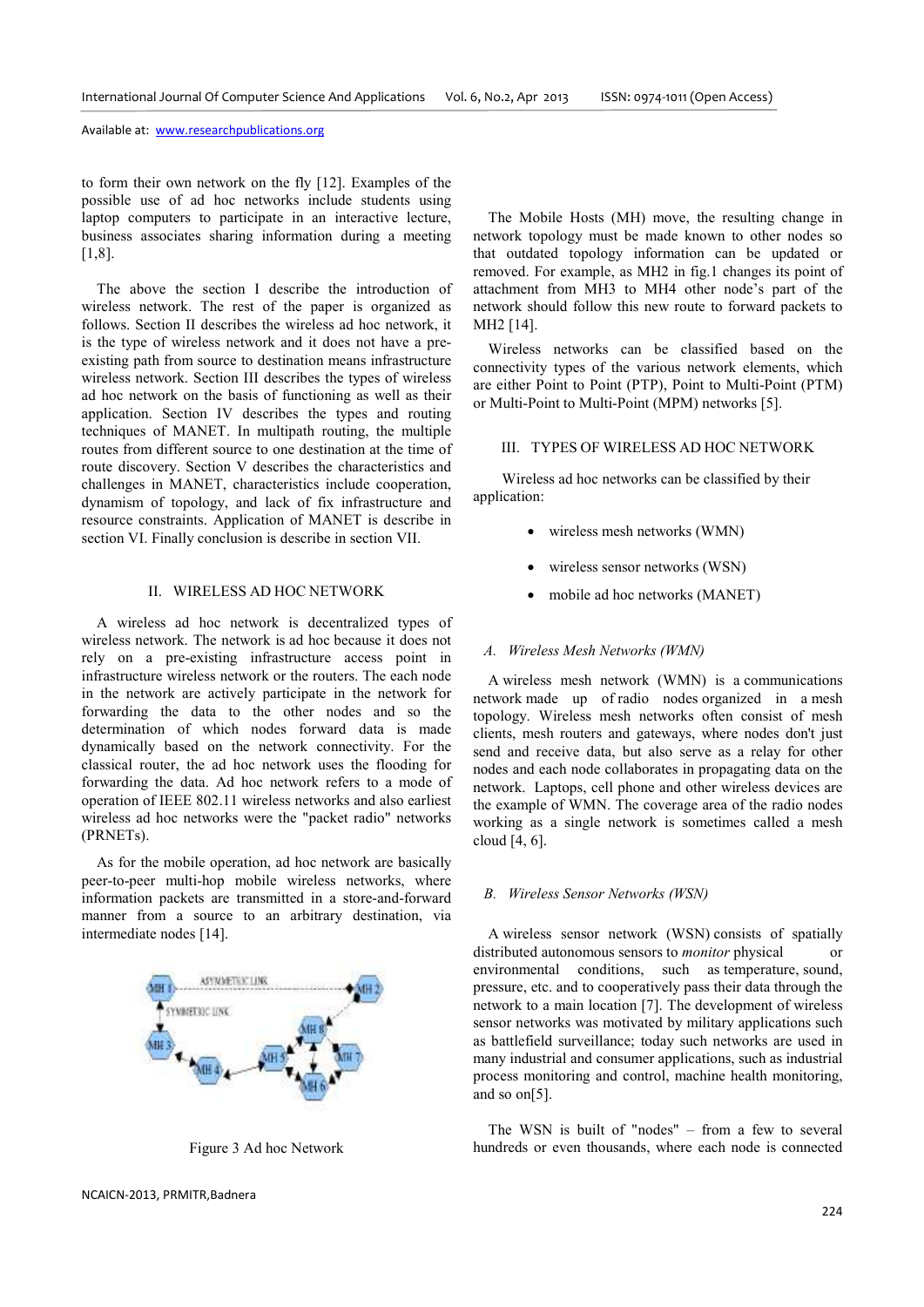to one sensor. Each such sensor network node has typically several parts: a radio transceiver with an internal antenna or connection to an external antenna, a microcontroller, an electronic circuit for interfacing with the sensors and an energy source, usually a battery or an embedded form of energy harvesting[7].

# *C. Mobile ad hoc networks (MANET) –*

Mobile ad hoc network is a kind of wireless network, is self-configuring infrastructures less network devices are connected by wireless. The devices of MANET network is free to move independently in any direction that's why linking with any other devices is easily done [10]. Each must forward traffic unrelated to its own use, and therefore be a router. The primary goal of Mobile ad hoc network is each device to continuously maintain the information required to properly route traffic. Such networks may operate by themselves or may be connected to the larger Internet. The achievement of MANET is hug growth of laptops and wireless or Wi/Fi networking [1, 13].

A mobile ad hoc network (MANET) consists of mobile hosts equipped with wireless communication devices. The transmission of a mobile host is received by all hosts within its transmission range due to the broadcast nature of wireless communication and Omni-directional antennae. If two wireless hosts are out of their transmission ranges in the ad hoc networks, other mobile hosts located between them can forward their messages, which effectively build connected networks among the mobile hosts in the deployed area [10, 15]. Due to the mobility of wireless hosts, each host needs to be equipped with the capability of an autonomous system, or a routing function without any statically established infrastructure or centralized administration. The mobile hosts can move arbitrarily and can be turned on or off without notifying other hosts. The mobility and autonomy introduces a dynamic topology of the networks not only because endhosts are transient but also because intermediate hosts on a communication path are transient [15, 13].

Figure 4 Mobile Ad hoc Network

Some example of Mobile Ad hoc networks are- Military applications, law enforcement, emergency response effort, commercial use and education [2].

# IV. TYPES & ROUTING TECHNIQUES OF MANET

# *A. TYPES OF MANET-*

- Vehicular Ad hoc Networks (VANETs) are used for communication among vehicles and between vehicles and road side equipment.
- Intelligent vehicular ad hoc networks (inVANETs) are a kind of artificial intelligence that helps vehicles to behave in intelligent manners during vehicle-to-vehicle collisions, accidents, drunken driving etc.
- Internet Based Mobile Ad hoc Networks (iMANET) are ad hoc networks that link mobile nodes and fixed Internet-gateway nodes. In such type of networks normal ad hoc routing algorithms don't apply directly [9].

# *B. ROUTING TECHNIQUES OF MANET*

# **Multipath Routing***-*

The process of discovering (finding) the multiple routes from the different source and single destination at the time of single route discovery correspond to multi-path routing [3]. In MANNET, the multi-path routing handling prevailing issues such as scalability, security and network lifetime, etc [1]. This protocol enhances the end-to-end throughput and offers load balancing in MANET's.

#### **Multipath Routing Issues***-*

Multipath Routing has some disadvantages [1]:

*a. Route Request Storm*

 Multi path reactive routing protocols are created a huge quantity of route request messages. When the intermediate nodes requires to process the duplicate request message, there is a chance of unnecessary to overhead packets be set up in the networks.

# *b. Inefficient Route Discover*

Certain multi-path routing protocols avoid intermediate node from forwarding a reply from its route cache in order to determine node-disjoint or link disjoin paths. Hence the source has to wait till it gets a reply from destination. Thus the process of route discovery performed by the multipath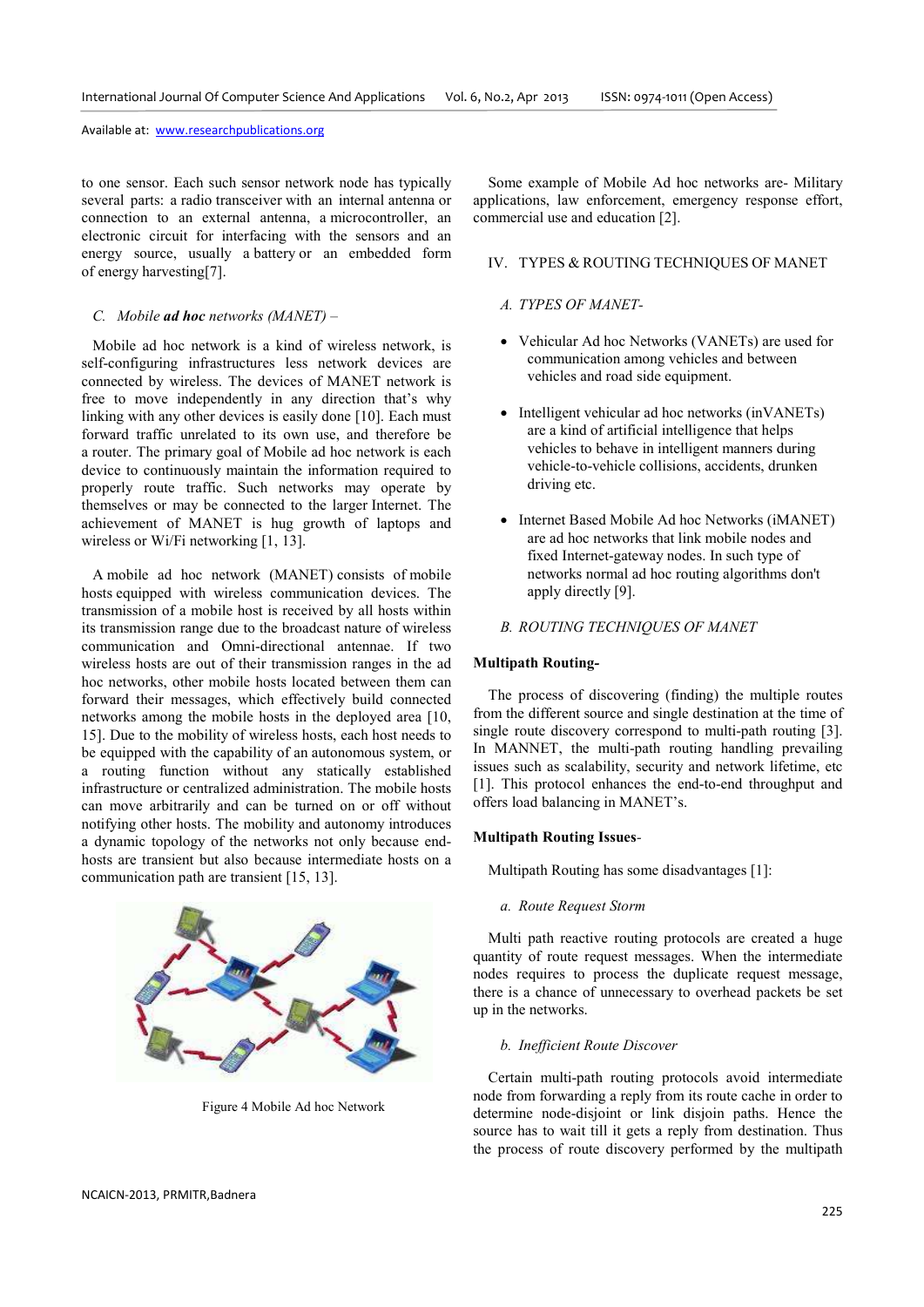routing protocol needs more time when compared with DSR or AODV protocols.

# V. CHARACTERISTICS & CLHALLENGES OF MANET

# *A. CHARACTERISTICS*

The major characteristics of MANET are [11]-

# **Cooperation**

If the source node and destination node are out of range with each other then the communication between them takes place with the cooperation of other nodes such that a valid and optimum chain of mutually connected nodes is formed. This is also called as multi-hop communication. In multi hop communication each node is to act as a host as well as router simultaneously.

# **Dynamism of Topology**

The nodes of MANET are randomly, frequently and unpredictably mobile within the network. These nodes may leave or join the network at any point of time, thereby significantly affecting the status of trust among nodes and the complexity of routing. Such mobility entails that topology of the network as well as the connectivity between the hosts is unpredictable. so the management of the network environment is a function of the participating nodes.

### **Lack of fixed infrastructure**

The absence of a fixed or control infrastructure is a key feature of MANETs. This eliminates the possibility to establish a centralized authority to control the network characteristics. Due to this absence of authority, traditional techniques of network management and security are scarcely applicable to MANETs.

#### **Resource Constraints**

MANETs are a set of mobile devices which are of lower limited power capacity, computational capacity, memory, bandwidth etc. So in order to achieve a secure and reliable communication between nodes, these resource constraints make the task more enduring all of the routing protocols in MANETs depends on active cooperation of nodes to provide routing between the nodes and to establish and operate the network.

# *B. CHALLENGES IN MANET*

- Unicast routing
- Multicast routing
- Speed
- Dynamic network topology
- Scalability
- Quality of Service
- Mobile agent based routing
- Power aware routing
- Secure routing [12].

# VI. MANET APPILICATIONS

Military-

Ad hoc networking would allow the military to take advantage of commonplace network technology to maintain an information network between the soldiers, vehicles, and military information head quarter's .consider a scenario is deployed over a battle field. The ad hoc network formed by the air vehicle in the sky can provide a backbone for land based platforms to communicate when they are out of direct range, or when obstacles prevent direct communication. The ad hoc network therefore extends down to the land based forces and allows communication across the Voice and video, as well as sensing and data applications can be supported [9].

Disaster Relief –

 In cases of disasters, the existing infrastructure is often damaged or destroyed. Natural disasters e.g. lead to the loss of electricity and Internet connectivity, Emergency rescue operations must take place where non-existing or damaged communications infrastructure and rapid deployment of a communication network is needed. An ad hoc network can be used in emergency/rescue operations for disaster relief efforts, e.g. in fire, flood, or earthquake,, to overcome the problems incurred by missing infrastructure, helping to better cope with the consequences of such calamities. Mobile units carry networking equipment to support routing operations. Information is relayed from one rescue team member to another over a small handheld. Other commercial scenarios include e.g. ship-to-ship ad hoc mobile communication, law enforcement etc [9].

# VII. CONCLUSION

This paper proposed an overview of MANET ad doc network. The wireless network is divided into two categories-infrastructure network and infrastructure-less network. In infrastructure-less network (wireless